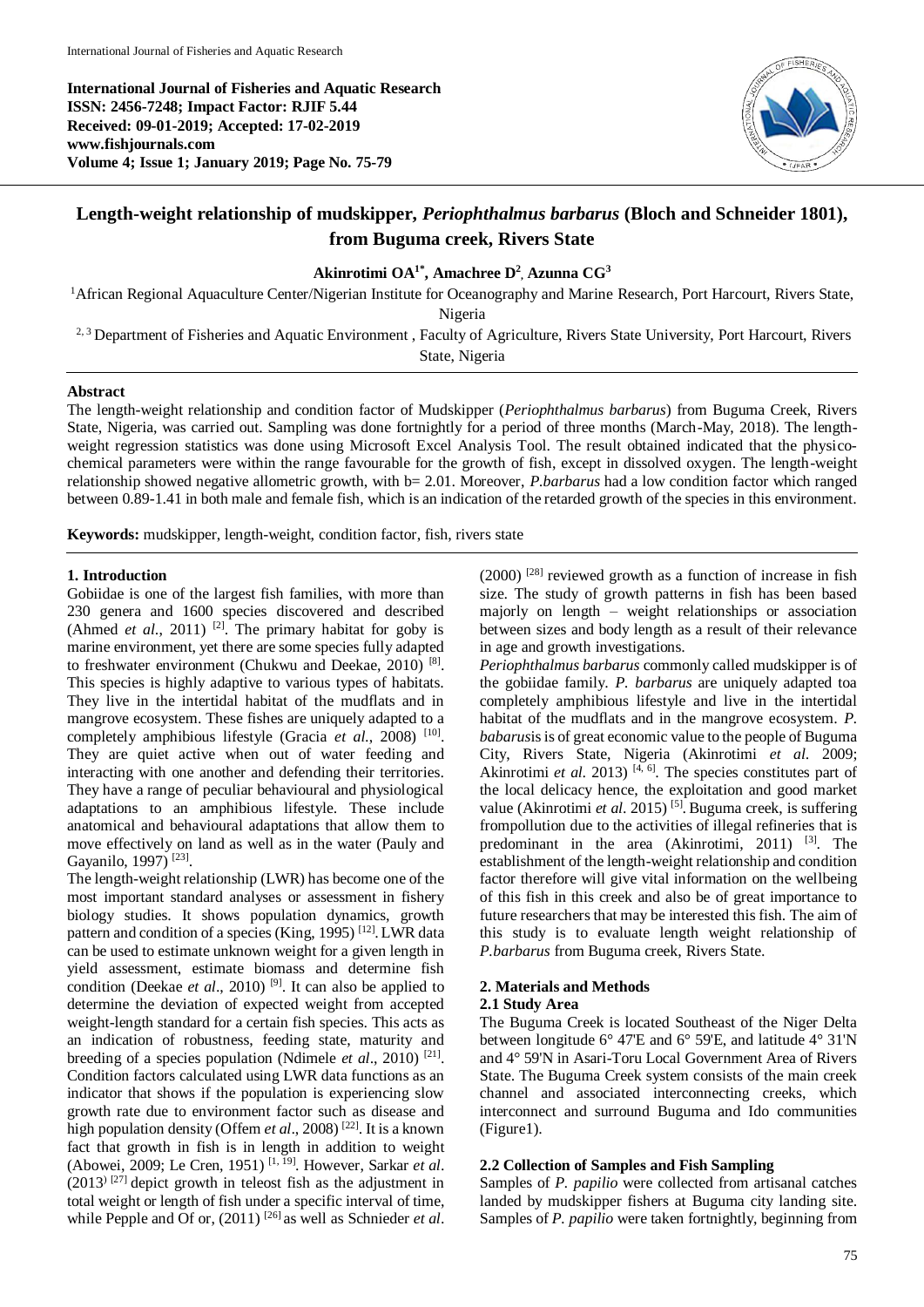March to May, 2018.

#### **2.3 Length and Weight measurements**

Two hundred (200) fish samples were measured and weighed at each sampling. Weights were recorded to the nearest gram and length to the nearest centimeter. The total length (measured from the tip of the anterior most part of the snout to the tip of the caudal fin) was taken using a measuring board, and the weight of the fish were taken using a sensitive weighing balance (Sartorious model H987, Hannah Products, Portugal)to the nearest decimal place.



**Fig 1:** Map of Rivers State Showing Buguma Creek, Sampling Site

### **2.4 Identification of sex**

Male and Female of *P. Papilio* were identified as described by King <sup>[15]</sup>. Each specimen was sexed by means of genital papilla. The urogential papilla in the males is more pointed whereas the females have more of a square shape to it and is more tapered

### **2.5 Evaluation of Physico-chemical Parameters**

During the study, the following water quality parameters (temperature, hydrogen ion concentration (pH), dissolved oxygen (DO), and salinity of the creek were monitored monthly in situ apart from the dissolved oxygen concentration. Water temperature measurement was taken with mercury in glass thermometer (°C);hydrogen ion concentration (pH) was measured with pH meter (Model HI 9812, Hannah Products, Portugal); salinity was measured with a hand held Refractometer (Model RE 6783, Atago Products, Portugal).Water samples for dissolved oxygen concentration were collected and analysed in the laboratory by Winkler method (APHA, 1998)<sup>[7]</sup>.

### **2.6 Data Analysis**

# **2.6.1 Length Weight Relationship**

The length-weight relationship was determined using the linear regression equation by Pauly<sup>[24]</sup>. Linear regression was incorporated into FISAT (FAO-ICLARM Stock Assessment Tool).

 $Log_{10}W=a+bLog_{10}L$ 

### Where:

W = total wet weight of fish  $(g)$ , L=Total length (TL) of fish (cm), a=constant (intercept), b*=* the length exponent (slope),  $Log_{10}W = Y$  $Log_{10}L = X$ .

### **2.6.2 The Fulton Condition Factor (k)**

The condition factor of fish was calculated using the formula according to Hile [11].

 $K = W * 100$  $L^3$ 

Where

 $K =$  Fulton condition factor

W = wet weight  $(g)$  of the fish

 $L =$  total length (cm) of the fish

#### **3. Results**

#### **3.1 Physico- Chemical Parameters of Water in Buguma Creek**

The result of the physico-chemical analysis of water from Buguma, creeks in the sampling months are presented in Table 1. The results revealed that the values of dissolved oxygen and salinity were significantly  $(p<0.05)$  higher in March than other months. While other parameters recorded in this study were within the same range.

#### **3.2 Variations in Length and Weight of** *P.barbarus*

Range of monthly variations in total length and weight of sampled *P.barbarus*from Buguma creek varied between months.A total of 630 fish specimen of*P.barbarus*were measured for total length and weight from March to May 2018. (Table 2).The values of individual fish length and weight in female fish were consistently higher than those of males in all the sampling months (Figure 2).

#### **3.3 Length-Weight Relationship**

Length-weight relationship of male and female*P.barbarus* from Buguma creek reflected negative allometric growth type (Table 3). The length-weight relationships of *P.barbarus* from Buguma creek presented in Table 3 indicate that the 95% confidence interval value of the exponent 'b' in the relationship was 1.90 for the male fish and 2.03 for the female. Analysis of both the males and females separately and combined showed that all the species exhibited negative allometric growth pattern. Their 'b' values were less than 3. There was strong correlation between the length and the weight of the species.

#### **3.4 Condition Factor (K)**

The mean condition factors (K) in both sexes of *P.barbarus*and the monthly condition factor for each sex are presented in Table 3. There were differences in the condition factors for the males and females as well as combined sexes in this study. As shown in the table, the condition factor for the male fish ranged from 0.85 and 1.01 while that of females ranged from 0.99 to 1.81. The mean monthly condition ranged between 0.89-1.41 in all the months of study (Table 4).

**Table 1:** Physico-chemical Parameters of Water in Buguma, Creek during the Sampling Months (Mean  $\pm$  SD)

| <b>Parameters</b>       | <b>Sampling Months</b> |                                                                                       |                              |  |
|-------------------------|------------------------|---------------------------------------------------------------------------------------|------------------------------|--|
|                         | March                  | April                                                                                 | Mav                          |  |
| Temperature $(^{O}C)$   |                        | $130.12 \pm 2.56$ $^{4}$ 29.97 $\pm$ 1.98 $^{4}$ 29.99 $\pm$ 2.08 $^{4}$              |                              |  |
| Dissolved Oxygen (mg/L) |                        | $5.89 \pm 0.99^{\text{ b}}$ 4.54 $\pm$ 0.88 <sup>a</sup> 4.22 $\pm$ 0.98 <sup>a</sup> |                              |  |
| pΗ                      |                        | $6.42 \pm 1.23$ <sup>a</sup> 6.33 $\pm 1.27$ <sup>a</sup>                             | $6.52 \pm 1.04$ <sup>a</sup> |  |
| Salinity (‰)            |                        | $14.88 \pm 2.98$ ° $10.08 \pm 1.04$ ° $10.01 \pm 1.05$ b                              |                              |  |

Means in the same roll with different superscripts are significantly different  $(p<0.05)$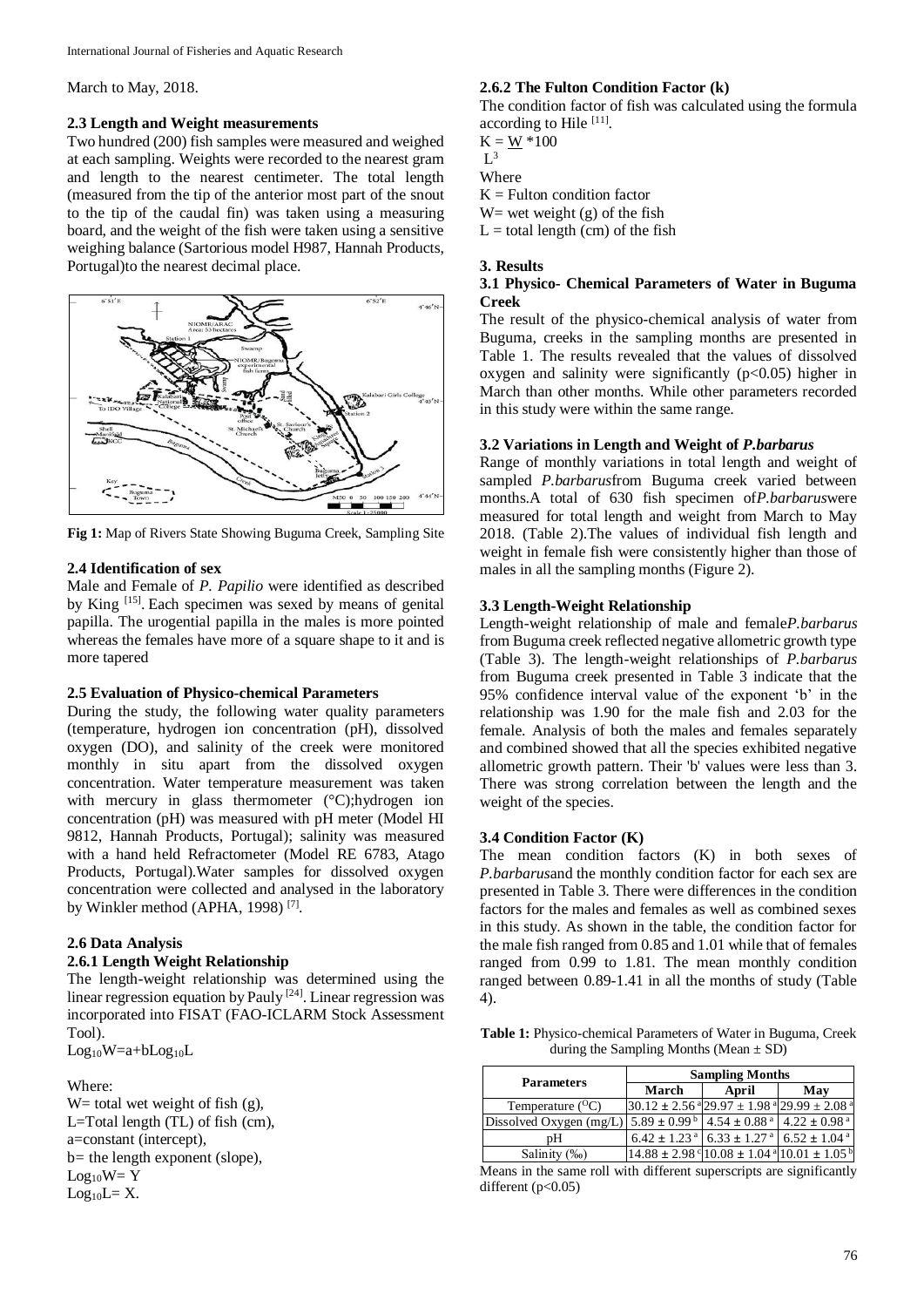**Table 2:** Range of total length and weight of sampled *P.barbarus* from Buguma creek.

|       | Month Total length(cm) | Weight(g)      | Population size $(n)$ |
|-------|------------------------|----------------|-----------------------|
| March | $5.00 - 12.00$         | $1.20 - 17.50$ | 200                   |
| April | $5.50 - 12.50$         | $2.00 - 15.20$ | 200                   |
| May   | $5.50 - 14.40$         | $1.10 - 17.30$ | 230                   |

**Table 3:** Regression statistics for length-weight relationship parameters of male and female *P. barbarus* from Buguma creek

| <b>Sex</b> |         |      |      | شمو  | <b>Growth type</b>  |  |
|------------|---------|------|------|------|---------------------|--|
| Male       | $-0.39$ |      | 0.94 | 0.88 | Negative Allometric |  |
| Female     | $-0.54$ | 2.03 | 0.94 | 0.89 | Negative Allometric |  |
|            |         |      |      |      | $-2$                |  |

 $a =$  correlation constant  $b =$  regression coefficient or length exponent,  $r =$  correlation coefficient,  $r^2 =$  square of correlation coefficient.

**Table 4:** Monthly condition factor of male and female *P. barbarus* from Buguma creek.

| Sampling month | Male | <b>Female</b> | Mean     |
|----------------|------|---------------|----------|
| March          | 0.85 | l.05          | ).95     |
| April          | 0.79 | O 99          | 1.89     |
| Mav            | 0    | $.8^{\prime}$ | $\Delta$ |



**Fig 2:** Variations in Length (cm) and weight (g) of Male and Female *P. papillio* from Buguma Creek

#### **4. Discussion**

#### **4.1 Length/Weight Relationship**

The differences in weight as observed in this study could be due to individual condition factor which is the wellbeing and degree of fatness of an (Pauly, 1983; Pauly, 1984)  $[24, 25]$ . It could be linked with season and environmental conditions. The "b" value in the females was higher than that of the males. This agrees with the report of Chukwu and Deekae [8] in the same species sampled in Elechi creek, Niger Delta. This indicated negative allometric growth which is agrees with the observation of the present study. The ¨b¨ values of this study revealed that the *P. Barbarus* exhibited negative allometric growth. According to Kulbicki *et al*. [17] , when the ¨b¨ value is less than 3, the fish has a negative allometric growth but when it is greater than 3, it has a positive allometric growth and when it is equal to 3, the fish has isometric growth. The result indicates that the fish exhibited a negative allometric growth pattern which means that the length and body weight of the fish did not grow in the same proportion, i.e. the fish grew faster in weight than in length.

The values of "b" obtained in this study is supported by studies of King  $(2007)$ <sup>[14]</sup> that reported "b" value of 1.03 for combined sexes of *P,barbarus*from Cross River estuary*,* but differs from that of Koutrakis and Isikliras, (2003) [16] in some species of mudskipper sampled from Greece estuary. Such differences in "b" values can be ascribed to one or a combination of factors including differences in the number of specimens examined, area and season effects and distinctions in the observed length ranges of the specimens caught, to which duration of sample collection can be added as well (Mir *et al.*, 2012)<sup>[20]</sup>.

#### **4.2 Condition Factor**

The condition factors obtained were relatively lower when compared to the values documented by Kumolu- Johnson and Ndimele [18] for *P. barbarus* in Ologe lagoon, Lagos State. The present lower K values might be attributed to lack of food and poor environmental conditions. According to (Deekae *et*   $aL.2010$ <sup>[9]</sup> several factors affect the condition factor of fishes. They range from feeding, spawning, food nutrient composition and fat accumulation. The variations of condition factor (K) in fish according to King (1997)  $^{[13]}$  may be due to food abundance, adaptation to the environment and gonadal development. It could also be attributed to a combination of the difference in the number of species, size of species, geographical location and season (Viveen *et al*., 1986) [29] .Length weight relationship is influenced by many factors related to population, variability, sampling and estimation method. Sampling related factor includes sample size, length distribution in the sample, and type of length measurement while nutritional conditions account for intrinsic biological variability (Pepple and Offor, 2011)<sup>[26]</sup>. The overall mean condition factor obtained in this study varied slightly with results from other studies in Niger Delta. This difference may be as a result of changes that might have occurred over time such as seasonal change, degradation caused by oil explorative activities in the area. Some other causes like loss of aquatic vegetation can also bring about change in the well-being of fish as noted by Offem *et al*. (2008) [22] . The condition factor recorded in this work also agrees with what other authors recorded in the lower New Calabar River, Chukwu and Deekae, (2010) [8] reported the condition factor of mudskipper (*Periophthalamus*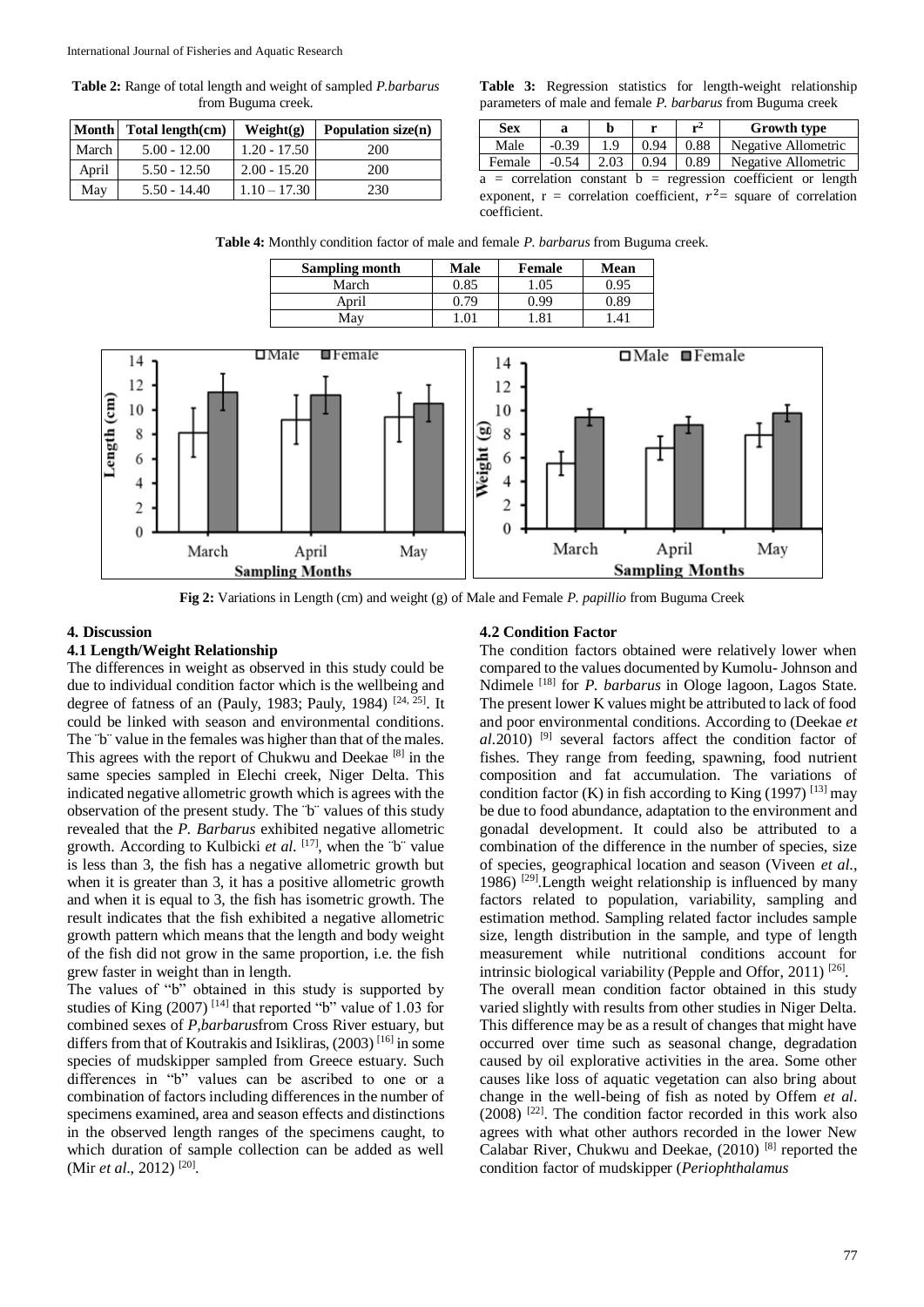*barbarous*) to be 1.214 for matured male and females. The recorded water quality parameters were within the acceptable range for fish production (Makinde *et al.* 2015)<sup>[30]</sup>. As the water variables were favourable for the growth of this species in this creek.

### **5. Conclusion and Recommendations**

The variation in the condition factor and parameters of the length - weight of *P.barbarus* may be as a result of the differences in stage of maturity, sex, state of stomach fullness; differences in stock population, different growth rates at different stages of development. However, since the Fulton condition factor (K) reveals the well-being of fish species, Buguma Creek appears not to be toofavourable for the growth of *P.barbarus.*Measures should be taken to reduce impact of pollution on the water, so as to reduce fish mortality and improve the well-being of this specie in Buguma creek.

### **6. References**

- 1. Abowei JFN. The Abundance Condition Factor and Length-Weight Relationship of Some *Sardinella maderensis* (Jenyms, 1842) from Nkoro River, Niger Delta, Nigeria, Advanced Journal of Food Science and Technology. 2009; 1(1):65-70.
- 2. Ahmed EO, Ali ME, Aziz AA. Length-weight Relationships and Condition factors of six fish species in Atbara River and Khashm el- girba Reservoir, Sudan. International Journal of Agriculture Sciences*.* 2011;  $3(1)$ : 65-70.
- 3. Akinrotimi OA. Issues limiting the expansion of brackish water aquaculture in the coastal area of Niger Delta. Pp. 169 – 178. *In:* R.J. Kolo and A.M. Orire (eds). Proceedings of the 26<sup>th</sup> Annual Conference of Fisheries Society of Nigeria (FISON), Federal University of Technology, Minna, Niger State, Nigeria. 28<sup>th</sup> November-2 nd December, 2011, 169-178.
- 4. Akinrotimi OA, Abu OMG, Bekibele DO, George OS, Uedeme-Naa B. Seasonal variation in length – weight relationship of the grey mullets, *Liza falcipinnis* from Buguma creek, Niger delta, Nigeria. International Journal of National and Applied Sciences. 2009; 5(3):334-377.
- 5. Akinrotimi OA, Edun OM, Makinde OO. Seasonal variation of heavy metals in selected sea foods from Buguma and Ekerekana creeks, Niger delta. *International* Journal of Innovative Studies in Aquatic Biology and Fisheries. 2015; 1(1):46-53.
- 6. Akinrotimi OA, Edun OM, Uka U, Owhonda KN. Public perception of mudskipper consumption in some fishing communities of Rivers State, Nigeria. Journal of Fisheries and Aquatic Science. 2013; 8(1):208-212.
- 7. American Public Health Association (APHA). Standard method for the examination of water and wastewater, 1998, 1189.
- 8. Chukwu KO, Deekae SN. Length-Weight Relationship, Condition Factor and Size Composition of *Periophthalmus barbarous* (Linneaus 1766) In New Calabar River, Nigeria. Agriculture and Biological Journal of NorthAmerican. 2010; 12:45-56.
- 9. Deekae SN, Chukwu KO, George ADI. Length-Weight relationship and condition factor of *Alestis alexandrius* (Geoffrey Saint Hillarie 1817) in Bonny River, Nigeria. Journal of Agricultural Research and Policies. 2010; 5(4):16-18.
- 10. Gracia CO, Durate BJO, Sandoval N, Von Schiller D, Melo G, Navajas P. Length –Weight Relationship of demersal fishes from the Gulf of Salamanca, Colombia. Naga, ICLARM. Quarterly. 2008; 21:30-32.
- 11. Hile R. Age and growth of the cisco, *Leucichthysartedi*(Lesuur) in the lakes of three northern highlands. Wisconsin Bulletin of Fisheries*.* 1936; 48:211-317.
- 12. King M. Fisheries biology, assessment and management, Fishing News Books, Oxford, England, 1995, 32.
- 13. King RP. Length–Weight relationship of Nigerian Freshwater Fishes. Naga, ICLARM Quarterly. 1997; 20:41-50.
- 14. King M. Fisheries Biology, assessment and management. 2nd edition, Blackwell Scientific Publications, Oxford, 2007, 189-192.
- 15. King RP. Length-weight relationship of Nigeria. Freshwater fishes. Naga ICLARM Quarterly. 1996; 19(3):49-52.
- 16. Koutrakis ET, Isikliras AC. Length–Weight relationship of fishes from three Northern Aegean Estuarine Systems (Greece).Journal of Applied Icthyology. 2003; 19:258- 260.
- 17. Kulbicki M, Guillemot N, Amand MA. general approach to length-weight relationships for New Caledonian Lagoon fishes. Cybium. 2005; 29:235- 252.
- 18. Kumolu Johnson CA, Ndimele PE. Length-weight relationships of nine fish species from Ologe Lagoon, Lagos, Nigeria. African Journal of Biotechnology. 2011; 10(2):241-243.
- 19. Le Cren, ED. The length-weight relationship and seasonal cycle in gonad weight and condition in the perch (*Perca fluviatilis*). Journal of Animal Ecology. 1951; 20:201-219.
- 20. Mir JI, Sakar AK, Dwivedi OP, Gusain A, Pal A, Jena JK. Pattern of variation in condition factor, relative condition factor and form factor of an Indian major Carp, *Labeorohita* (Hamilton-Buchanan, 1822) in the Ganges Basin, India. European Journal of Biological Sciences. 2012; 4:126-135.
- 21. Ndimele PE, Kumolu Johnson CA, Aladetohun NF, Ayorinde OA. Length-weight relationship, condition factor and dietary composition of *Sarotherodon melanotheron*, Ruppell, 1852 (Pisces: Cichlidae) in Ologe Lagoon, Lagos, Nigeria. Agriculture Biological Journal of North America. 2010; 1:584-590.
- 22. Offem BO, Akegbejo O, Samsons Y, Isaac TI. Diet, size and reproductive biologyof silver catfish *Chrysichthys nigrodigitatus* (Suilformes, bagridae) in Cross River. Journal of Tropical and Biological Science*.* 2008; 54(4):1785-1779.
- 23. Pauly D, Gayanilo FC. An alternative approach to estimating the parameters of a Length–Weight Relationship from Length– Frequency samples and their bulk weight, Naga, ICLARM. Quaterly. 1997; 20:5-8.
- 24. Pauly D. Fishbyte Section. Editorial. Naga ICLARM Quarterly. 1983; 16:26-34.
- 25. Pauly D. The length–length table. In: Froese, R.; Pauly, D. (eds). Fishbase 1984: concepts, design and data sources. ICLARM, Manila, 1984, 124.
- 26. Pepple PCG, Ofor, CO. Length-weight relationship of *Heterobranchus longifilis* reared in earth ponds. Nigerian Journal of Fisheries*.* 2011; 8:315-321
- 27. Sarkar UK, Khan GE, Dabas A, Palhak AK, Mir JI,